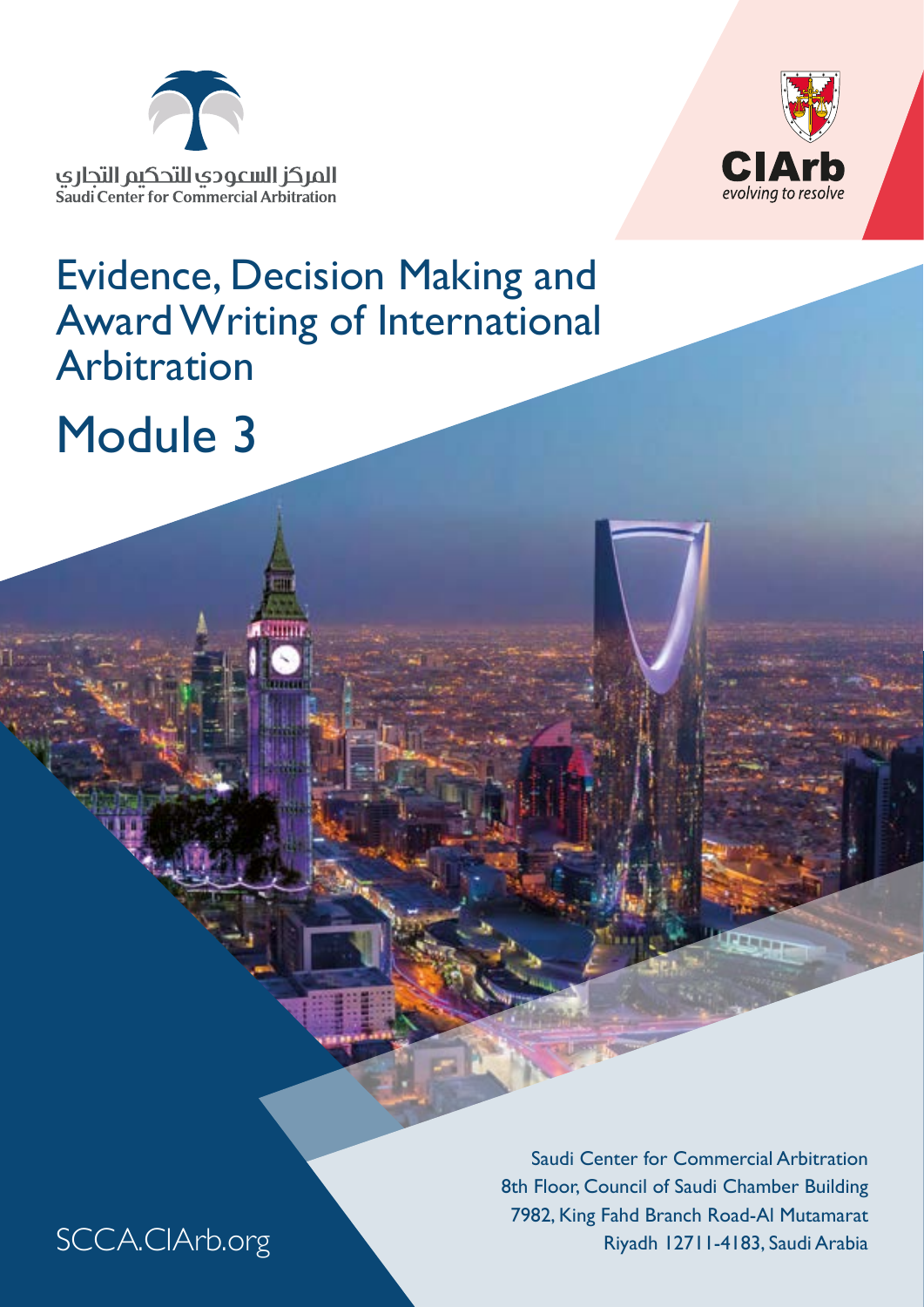







**Evidence, Decision Making and Award Writing of International Arbitration**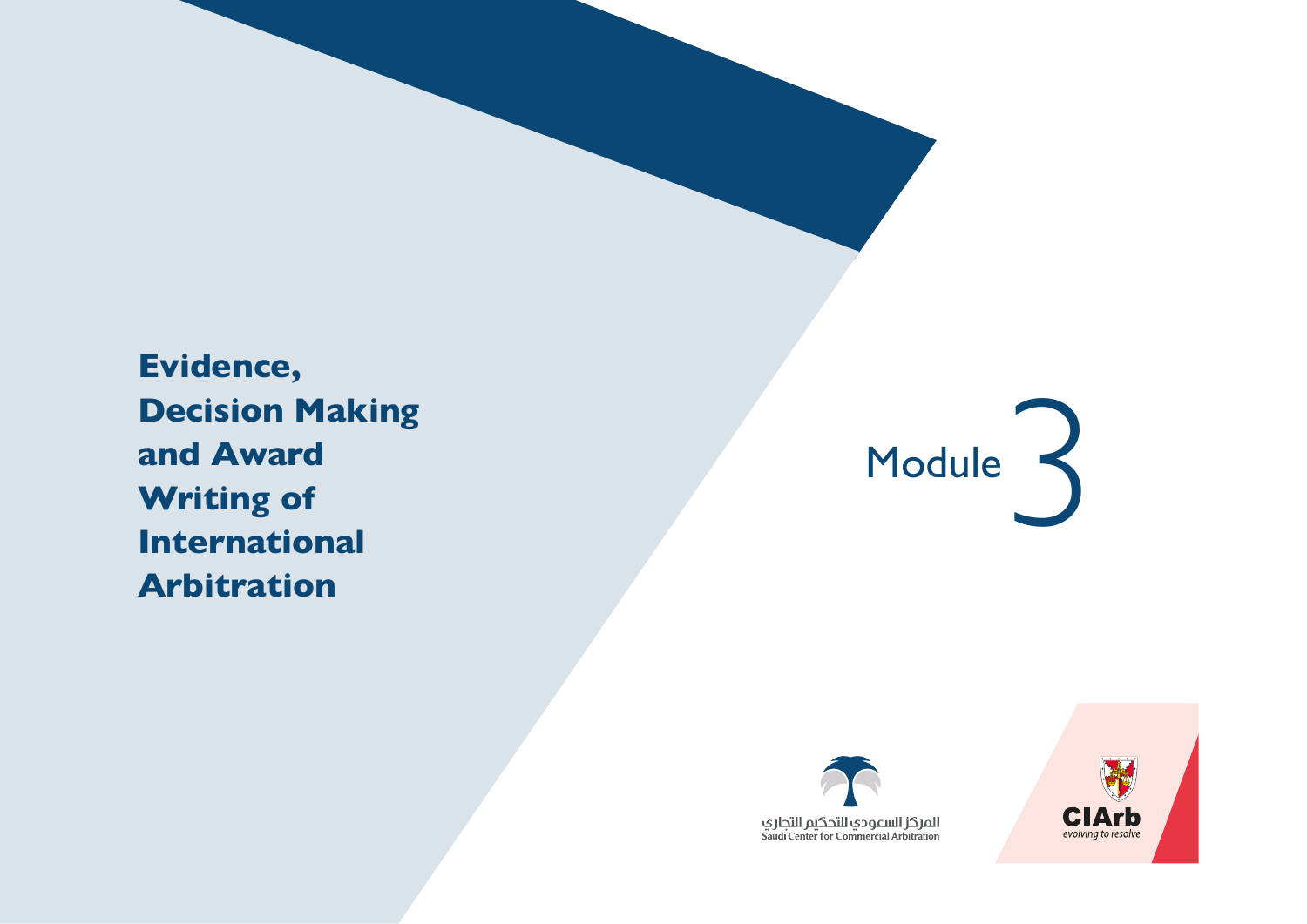

**Making and Award Writing of International Arbitration**

Module  $\prec$ 

### **About SCCA-CIArb International Fellowship Program in Commercial Arbitration**

The Saudi Center for Commercial Arbitration (SCCA), in partnership with the Chartered Institute of Arbitrator (CIArb), is pleased to offer, in Saudi Arabia, Module (3) Evidence, Decision Making and Award Writing of International Arbitration of CIArb's Pathway in International Arbitration. The module is offered in two separate modes: Arabic and English.

- Basic Concepts & Types of Evidence.
- The Burden and Standard of Proof;
- Hearsay.
- Privilege.
- Written Evidence and Disclosure of Documents.
- Witnesses.
- **Expert Witnesses.**
- Introduction: The Purpose of the Award.
- The Need for Plain Language;
- Legal and Substantive Requirements;
- Identifying the Issues for Determination.
- Reasoning and Decision Making.
- Structure of an Award.
- The Form of the Award.
- Publishing the Award.

### **What is covered within the syllabus?**

Arabic mode: There are no pre-requisite, entry requirements.

### **How is the course delivered?**

The course is delivered over a period of three months, with a combination of private study and attendance of the three face-to-face tutorials.

### **How will I be assessed?**

Assessment of this course is 4-hour Award Writing exercise. Additional information is provided on the day of the assessment in the form of the Arbitrator's notebook. Candidates must achieve a minimum overall mark of 70% to pass the course.

### **What are the entry requirements?**

In order to register for the course, candidates must:

- Have successfully completed and passed the CIArb Module 1 Law, Practice and Procedure
- Have successfully completed and passed the CIArb Module 2 Law of Obligations
- Been granted an exemption from the CIArb Module 2 Law of Obligations
- Recognising and evaluating evidence;
- The issues that arise from the parties' submissions;
- Being able to create structure and deal with all the issues that arise.
- Deciding matters in dispute logically and in accordance with the law.
- The skills required to write Awards correctly.
- The discursive and operative parts of the Award;
- Being able to deal with the parties' costs and interest of an Award
- Allocating Arbitrator's fees and expenses;
- Demonstrating compliance with the legal and other requirements for an enforceable Award

**English mode:** CIArb training and assessment is carried out in English it is therefore essential that candidates are proficient in both written and spoken English. Where English is not a candidate's first language it is recommended that they have achieved a standard that is, as a minimum, equivalent to the International English Language Testing System (IELTS) level 7 or a score of 94-101 in the Test of English as a Foreign Language (TOEFL) system. CIArb issues this advice as a guideline and, while it will not require any evidence of this standard prior to enrolment on a course, candidates who do not have this standard of English may be disadvantaged.

### **What is the aim of the course?**

This module provides candidates with the knowledge required to understand and consider evidence, to weigh it up and analyse submissions, arrive at a conclusion and write a final, reasoned and enforceable Arbitration Award in compliance with UNCITRAL Model Law.

This course focuses on the processes followed by an Arbitrator in defining the issues that have to be decided by an Award, dealing with the submissions made by the parties, analysing the appropriate law, evaluating the evidence, applying the law to that evidence, arriving at a conclusion and then writing a final, reasoned and enforceable Award.

### **What are the learning outcomes?**

On successful completion of this course candidates, will be able to demonstrate sound conceptual, technical and/or practical knowledge of: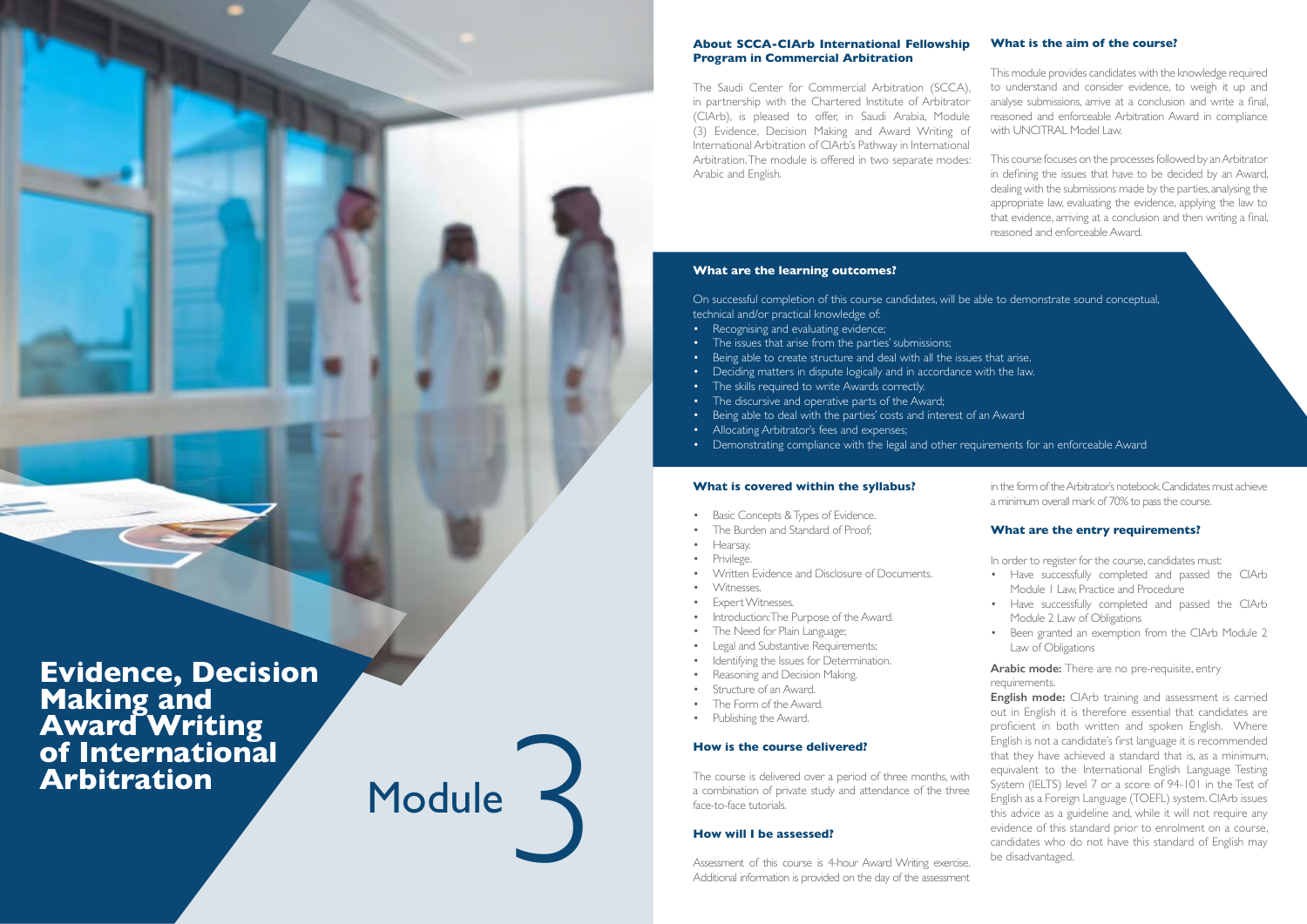### **What is the course fee and what does it include?**

The course fee is 9,500 SAR inclusive of Assessments. This fee includes VAT, registration on the course, study materials. Candidates will be given information about assessments. Candidates are advised to refer to the Fee Sheet which details other fees that may be relevant.

### **What happens when I register for the course?**

Upon successful registration on the course, candidates will receive confirmation they are booked on the course. Candidates will receive login details for Moodle approximately 2 weeks before the course start date on the condition that full payment has been received.

- will be awarded a Diploma Certificate
- May schedule a Peer Interview with CIArb's Membership department
- will be eligible to apply for Fellow grade of CIArb and SCCA Roster Member, and take advantage of a range of educational and professional benefits.



**RUCTURE STUDY SCHEDULE** PRIVATE STUDY FACE-TO-FACE TUTORIAL PRIVATE STUDY FACE-TO-FACE TUTORIAL PRIVATE STUDY Revision **REVISION TUTORIAL EXAMINATION** 

### **What is my next step when I complete the course?**

On successful completion of this course, candidates:

• may be eligible to claim CPD points if the course has

contributed to members' development, and evidence of participation is provided, it may count as part of the CPD requirement for CIArb, Solicitors Regulation Authority, Bar Standards Board, ACCA, CILEX, ICE and RIBA;



### **International Arbitration The Process, Drafting, Evidence and Award Writing**

The course is delivered over a period of three months, with a combination of private study and face-to-face tutorials. The course start date advertised is the start date of the course when candidates will be required to start their private study of reading **NOT** when they attend tutorials. The face-to face tutorial dates are listed on the Course Schedule below.

Upon successful registration on the course, candidates will receive confirmation they are booked on the course. Joining instructions and course materials will be made available on **Moodle** approximately 2 weeks before the course start date.

The schedule for this course is provided below to assist candidates in planning their study time. • Private study includes reading course materials and undertaking any self-assessment tasks in your own time.

- 
- Face-to-face tutorials involve candidates coming to London to attend classes.

|           | <b>COURSE STI</b> |
|-----------|-------------------|
| DATE(S)   |                   |
| One Month |                   |
| One Day   |                   |
| One Month |                   |
| One Day   |                   |
| One Month |                   |
| One Day   |                   |
| One Day   |                   |